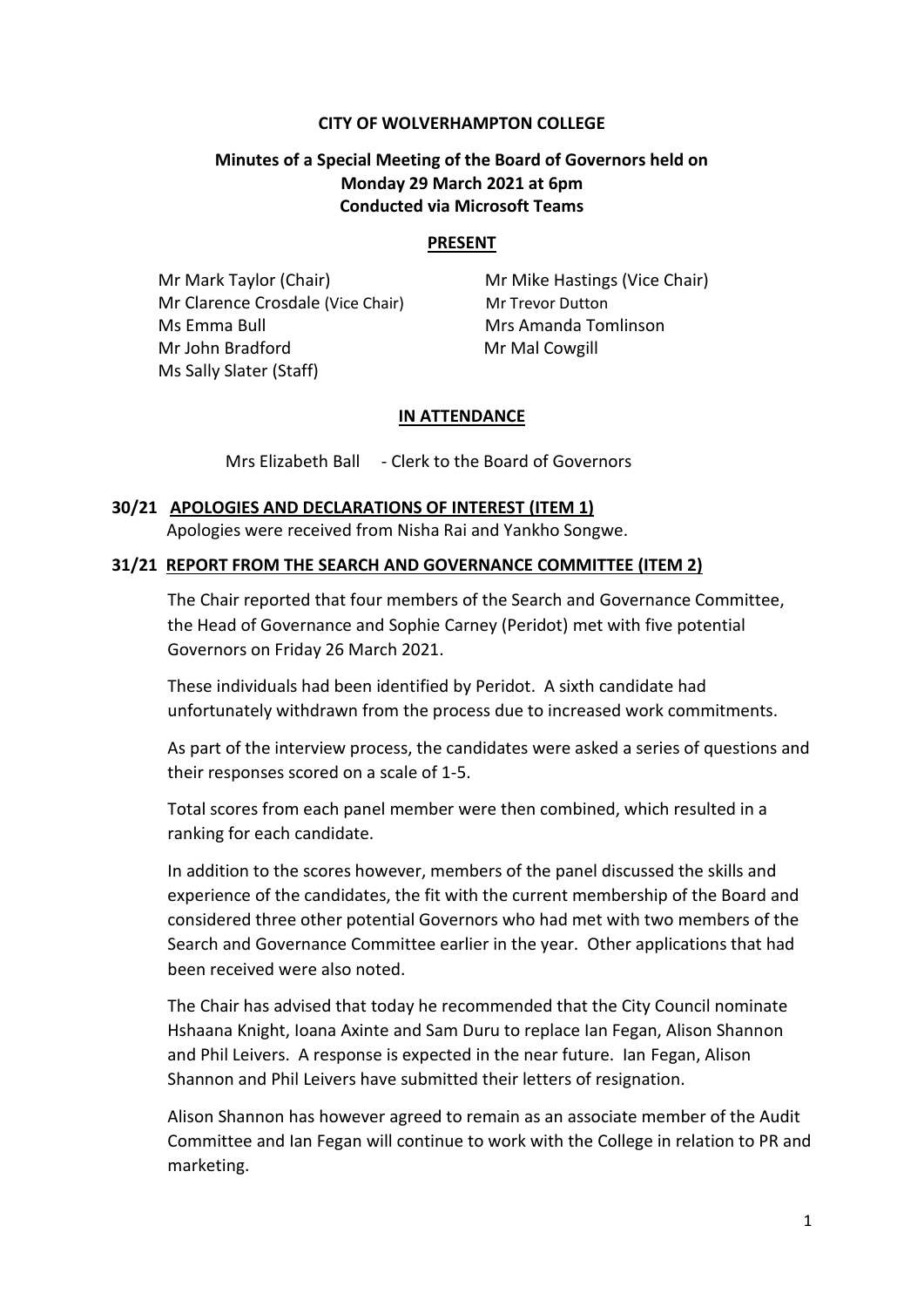The Search and Governance Committee have met in advance of this meeting and made recommendations to the Board of Governors.

## **It was resolved that:**

- **1. Subject to receipt of the nomination from the City Council, Sam Duru, Ioana Axinte and Hshaana Knight be appointed as Governors**
- **2. Amardeep Singh and Scott Thompson be appointed as Business Governors**
- **3. Lindsey Flynn be appointed as a business governor having been nominated by the LEP**
- **4. Ian Gardner be appointed as an independent Governor.**
- **5. Alison Shannon be appointed as an associate member of the Audit Committee.**
- **6. Ian Gardner be appointed as a member of the Campus Transformation Oversight Group**

**All appointments are for a period of four years from 1 April 2021 to 31 March 2025 and are subject to completion and receipt of a satisfactory DBS check and references.**

**It was also resolved that the membership of the Committees be updated as follows:**

# **Audit Committee Search and Governance Committee John Bradford (appointed as Chair) Mark Taylor (Chair) Trevor Dutton Clarence Crosdale Mike Hastings Mike Hastings Amanda Tomlinson Emma Bull Alison Shannon (Associate member) Mal Cowgill**

**Mark Taylor Trevor Dutton Clarence Crosdale Sally Slater Sally Slater Mike Hastings John Bradford Vacancy Ian Gardner**

**Remuneration Campus Transformation Oversight Goup Emma Bull (Chair) Mike Hastings (Chair) John Gough (Associate member)**

# **Apprenticeship Task and Finish Group Nisha Rai (Chair)**

**It was agreed that Governors to be asked to express an interest in joining the task group once the terms of reference have been drafted.**

# **32/21 CONFIDENTIALITY (ITEM 5)**

There were no items to be withheld from public access.